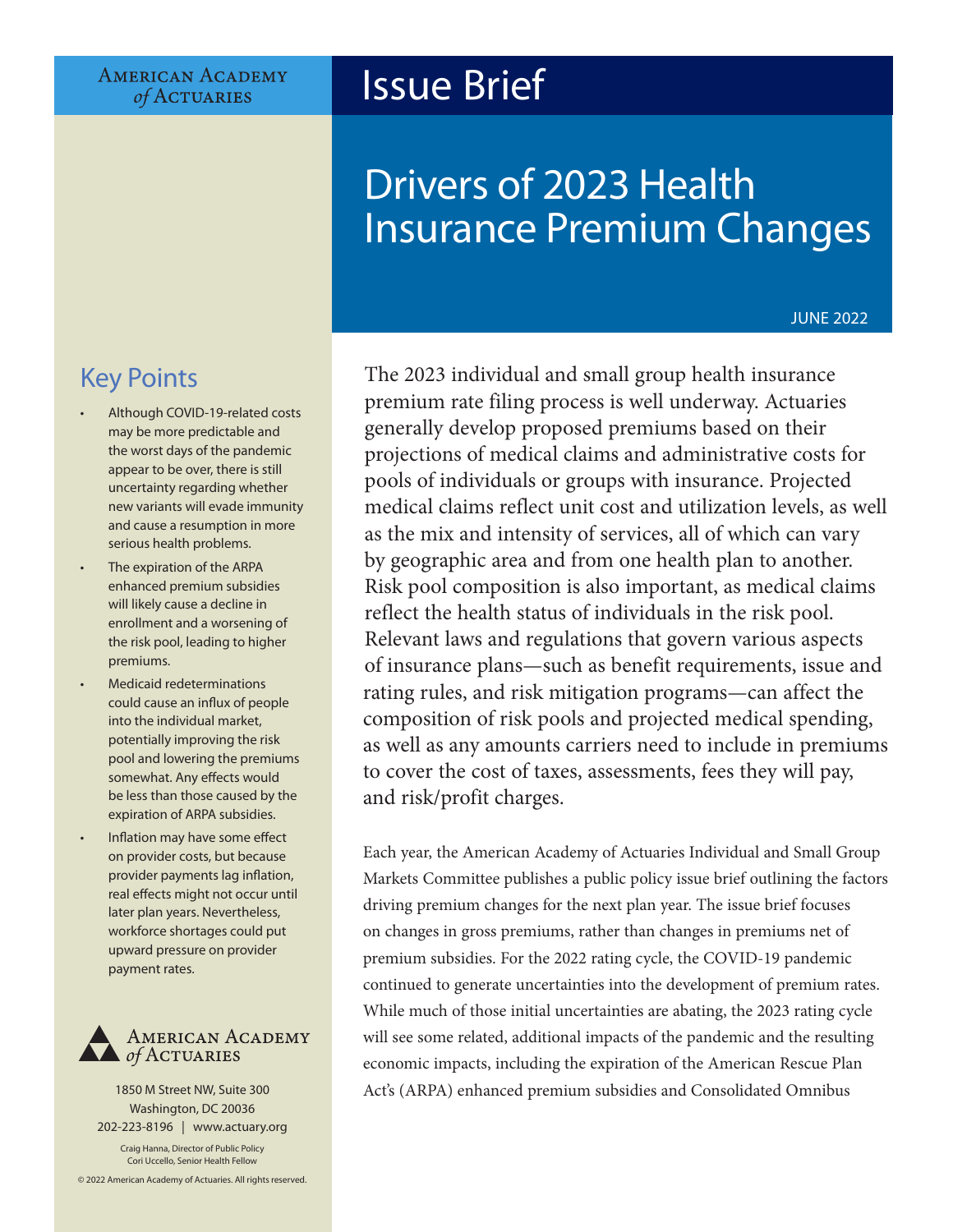Budget Reconciliation Act (COBRA) subsidies, the probable end to the public health emergency (PHE) and the resumption of Medicaid eligibility redeterminations; costs of new COVID-19 vaccines, testing, and treatments; the impact of long COVID; changes in telehealth and mental health utilization; and high inflation.

Because there is more information on how COVID-19 has affected and could continue to affect health care spending, carriers are expected to include adjustments in their 2023 rates. In some cases, these adjustments could be material and are expected to vary in size and direction by carrier and region. Issues surrounding the pandemic continue to be considerations for rate setting and will impact both the individual and small group health insurance markets.

In addition to the direct and indirect effects of COVID-19 on health spending, the potential ending of pandemic-related public policies can have an even greater impact on 2023. In particular, the expiration of ARPA subsidies is expected to shrink enrollment and worsen the risk pool, putting upward pressure on premiums. In contrast, the resumption of Medicaid redeterminations could shift individuals from Medicaid to subsidized individual market coverage. It's unclear whether this shift will improve or worsen the risk pool and how that could vary by state, but either way it is expected to have a lesser effect on the risk pool relative to the expiration of ARPA subsidies.

Similar to prior Academy issue briefs, this year's brief also examines how other factors such as state-based considerations and provider payment rates are expected to affect 2023 premiums.

**Members of the Individual and Small Group Markets Committee, which authored this issue brief, include Joyce Bohl, MAAA, ASA—***Chairperson***; Donna Novak, MAAA, ASA, FCA—***Vice Chairperson***; Dylan Ascolese, MAAA, FSA; Emily Bartel, MAAA, ASA; Alfred Bingham, MAAA, FSA; Brent Bish, MAAA, FSA; Frederick Busch, MAAA, FSA; Cody Bush, MAAA, FSA; David Dillon, MAAA, FSA; Michelle Faust, MAAA, ASA; James Galasso, MAAA, FSA; Casey Hammer, MAAA, FSA; Juan Herrera, MAAA, FSA; Kevin Hurley, MAAA, FSA; Olga Jacobs, MAAA, FSA; Shiraz Jetha, MAAA, FSA; Jason Karcher, MAAA, FSA; Barbara Klever, MAAA, FSA; Michelle Kollross, MAAA, FSA; Julia Lerche, MAAA, FSA; Annie Man, MAAA, FSA; Ryan Mueller, MAAA, FSA; Michael Payan, MAAA, ASA; Paul Schultz, MAAA, FSA; Andrew See, MAAA, FSA; David Shea, MAAA, FSA; Isaac Squire, MAAA, FSA; Martha Stubbs, MAAA, ASA; Karin Swenson-Moore, MAAA, FSA; Tammy Tomczyk, MAAA, FCA, FSA; Li Wang, MAAA, FSA; and Dianna Welch, MAAA, FSA.**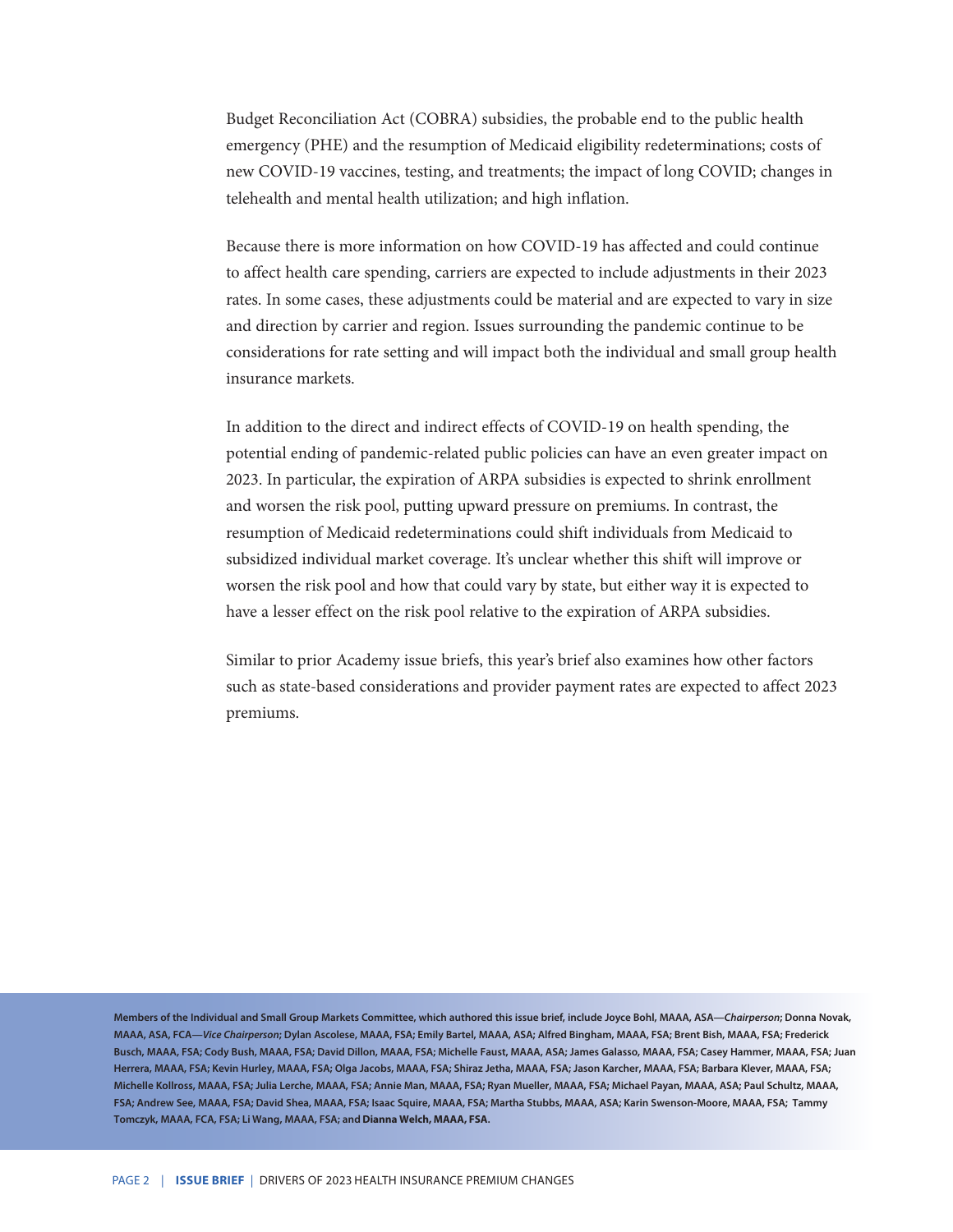### COVID-19 Impacts on 2021 Claims Experience

The Affordable Care Act (ACA) rate review process requires issuers to develop premium rates based on the most recent year of experience, which is two years prior to the pricing plan year. Adjustments are then applied to reflect expected differences in claim costs between the experience year and the pricing plan year. In the case of 2023 rates, the 2021 benefit year is, in most cases, being used by insurers as the experience period.

In 2021, most areas of the U.S. experienced two distinct peaks of COVID-19 infections.<sup>1</sup> The first was primarily in the summer of 2021, while the second began in the late fall and continued in many areas into early 2022. These waves increased utilization of COVIDrelated services, but the overall impact on medical utilization varied by region, with some regions experiencing a reduction in overall utilization and others seeing a modest increase. It currently appears that COVID-19 is moving from a health care crisis to a more predictable cost burden. Some costs for vaccines and testing may continue but likely at a much-reduced rate than experience in 2021 would suggest. Treatment costs for COVID-19 and long COVID will extend into 2023. The quantification of costs, availability, and actual prevalence of treatments is currently uncertain.

Our assessments are based on the current state of the COVID-19 pandemic. If a new variant becomes widespread and COVID-19 cases increase, and particularly if the new variant shows immune escape properties, the situation may change. The evolving nature of the pandemic leaves open the possibility of more waves of infection in the future.

## Drivers of 2023 Rate Changes

When developing 2023 health insurance rates, carriers are likely to consider multiple scenarios involving differing assumptions and may consider the following:

- Changes to the composition of the individual market due to changes in premium tax credits and other factors.
- Changes to the composition of the small group market due to the continued shift of small employers to self-funded, level-funded, or other risk-rated coverage, or otherwise leaving the market.
- Changes in utilization patterns for telehealth visits and mental health care.
- Changes in provider contracting including the expected impacts of medical inflation.

<sup>1 &</sup>quot;[Daily State-by-State Testing Trends](https://coronavirus.jhu.edu/testing/individual-states)"; Johns Hopkins School of Medicine Coronavirus Resource Center.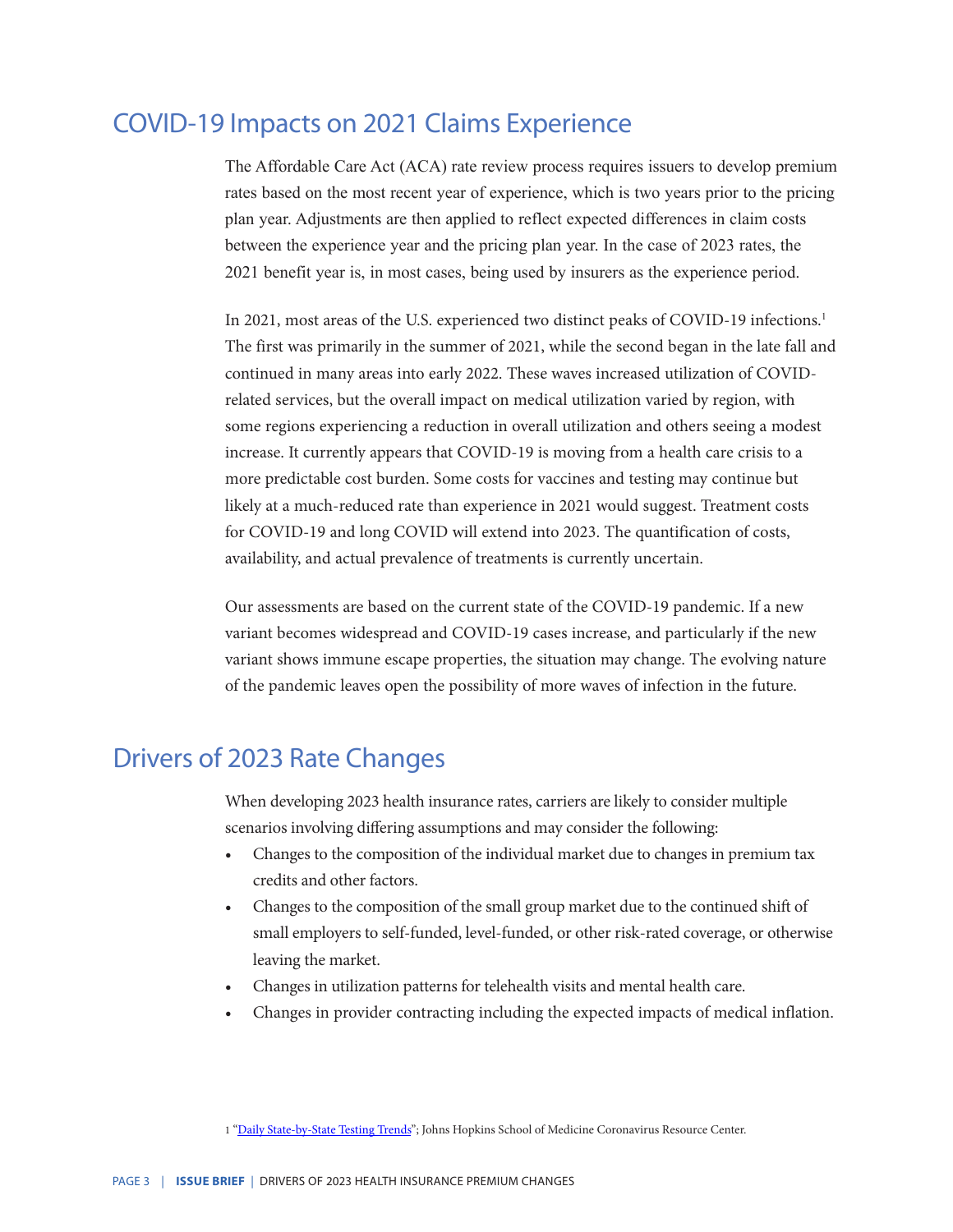A greater degree of uncertainty could lead to more conservative assumptions and risk margins for some carriers. Alternatively, carriers might lower risk margins, seeing an opportunity to capitalize on the increased exchange enrollment, particularly if the enhanced premium subsidies associated with the ARPA are continued. In many states, health carriers are permitted to file updated rates on a quarterly basis in the small group market, which could reduce the potential need for additional risk margin. However, individual market rates are filed annually and cannot be updated during the calendar year.

#### Changes in Risk Pool Composition—Individual Market

Shifts in enrollment could cause the underlying morbidity level of the individual pool to change, depending on the characteristics of those leaving and entering the market.

The composition of the 2023 individual market is likely to be different than that underlying the 2022 premium rates. Enrollment in individual market increased by approximately 21% from January 2021 to January 2022, $2$  due to increased premium subsidies under ARPA, increased enrollment outreach and assistance, extended open enrollment opportunities, and other factors. There could be significant changes in 2023 enrollment due to the following reasons (in decreasing order of expected impact):

- Reduced premium tax credits available due to the expiration of ARPA. For 2021 and 2022, ARPA increased advanced premium tax credits for all eligible income brackets, including extending tax credits to those who earn over 400% of the [federal poverty level \(FPL\)](https://aspe.hhs.gov/topics/poverty-economic-mobility/poverty-guidelines). The increase in premium subsidies increased enrollment and made obtaining coverage an attractive option, even for people with low expected health care needs, thereby likely improving the risk pool. With premium subsidies returning to pre-ARPA levels, recent enrollment gains could be reversed, with a commensurate worsening of the risk pool.
- Resumption of Medicaid eligibility redeterminations. The U.S. Department of Health and Human Services (HHS) extended the federal Public Health Emergency (PHE) related to COVID-19 through mid-July 2022, and at least one more extension is likely through mid-October. States can begin initiating Medicaid eligibility redeterminations anywhere from two months prior to the end of the PHE to one month after the end of the PHE. States will have 12 months to initiate all redeterminations and 14 months to complete all redeterminations. States will differ with respect to how aggressively they perform redeterminations and terminate people

<sup>2</sup> ["Biden-Harris Administration Announces 14.5 Million Americans Signed Up for Affordable Health Care During Historic](https://www.hhs.gov/about/news/2022/01/27/biden-harris-administration-announces-14-5-million-americans-signed-affordable-health-care-during-historic-open-enrollment-period.html) [Open Enrollment Period"](https://www.hhs.gov/about/news/2022/01/27/biden-harris-administration-announces-14-5-million-americans-signed-affordable-health-care-during-historic-open-enrollment-period.html); HHS Press Office; Jan. 27, 2022.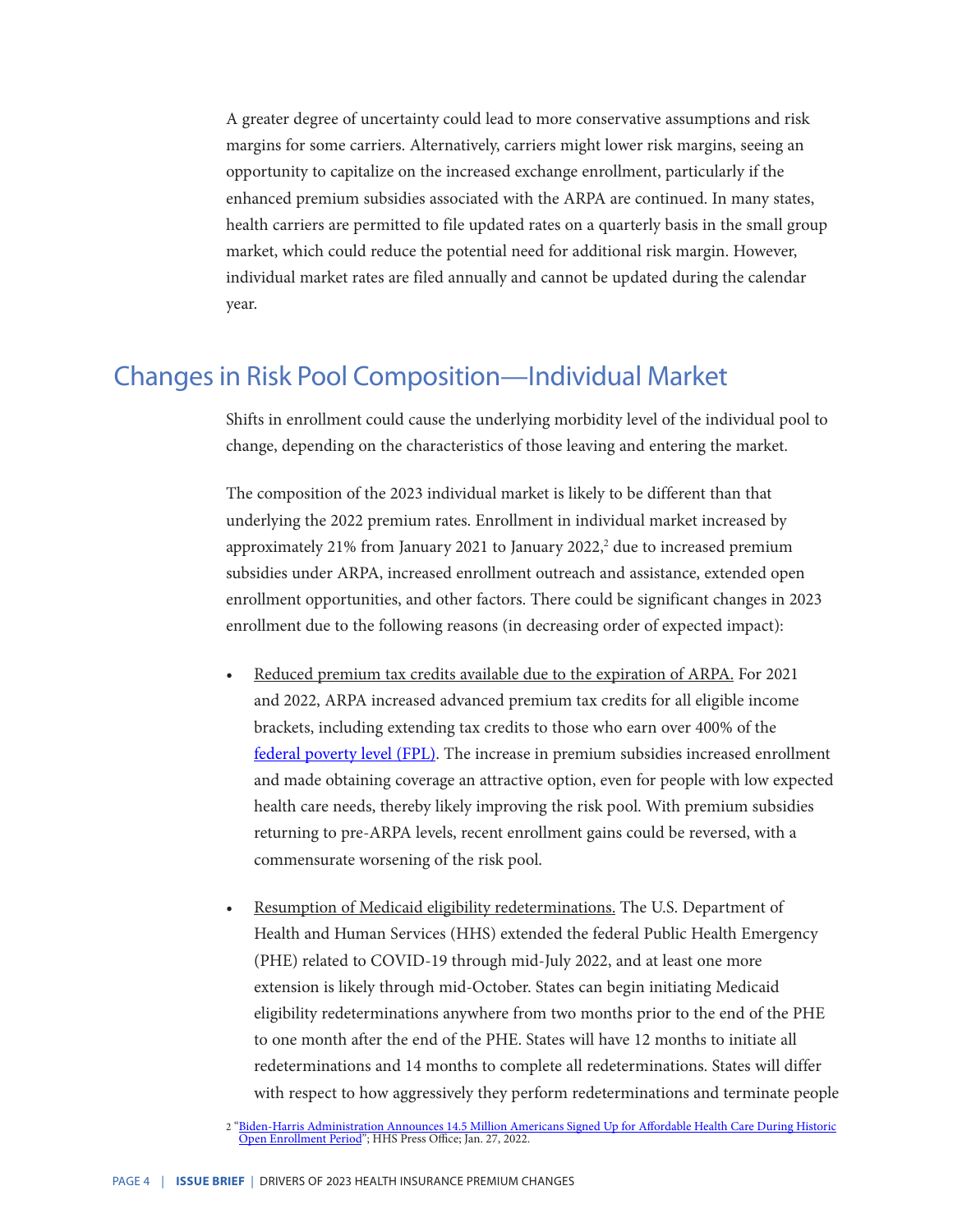from Medicaid, as well as the extent to which they will facilitate enrollment in the individual market for those terminated. If Medicaid eligibility redeterminations begin in late 2022 or during 2023, many people are expected to shift from Medicaid coverage to the individual market, the employer group market, or become uninsured. This transition is likely to occur over a span of six months to a year, leading to a gradual phase-in of any health status changes and likely a higher-than-typical prevalence of partial-year enrollments. This shift could improve the risk pool and lower premiums somewhat, but the effects could vary by state and would have less effect on the risk pool relative to the expiration of ARPA subsidies.

- Fixing the "family glitch." Proposed ACA regulations would allow for workers who are not offered an affordable health plan through their employer—and their dependents—to purchase an individual market ACA plan and qualify for subsidies. The current affordability test deems plans with a required employee contribution for self-only coverage below 9.5% (adjusted for inflation) of household income as affordable, meaning neither they nor their dependents are eligible for individual market premium subsidies. When determining whether dependents have access to affordable coverage, the administration is proposing to base the affordability on the employee contributions for family coverage rather than self-only coverage.<sup>3</sup> This change would allow dependents who are currently covered by group insurance (and a fairly small subset of dependents who are not currently insured) to qualify for individual market subsidies and would lead to a transition from group coverage (and the uninsured population) to individual market coverage for some dependents. This change could slightly improve the risk pool, but would not be expected to have a material effect on premiums.
- Narrowing of Actuarial Value (AV) de minimis ranges.<sup>4</sup> Centers for Medicare & Medicaid Services (CMS) 2023 final regulations limit the extent to which plans can have AV values below the statutory value (e.g., 70%). As a result, the benchmark plan in many states could be somewhat more generous than in the past, with a premium that is also higher, and would result in increased subsidies for eligible individuals, potentially leading to an increase in the number of individuals who could receive a \$0 bronze tier plan. Access to zero-premium plans could increase enrollment somewhat as well as slightly improve the risk pool.

<sup>3</sup> ["Affordability of Employer Coverage for Family Members of Employees"](https://public-inspection.federalregister.gov/2022-07158.pdf); Internal Revenue Service; *Federal Register*; April 7, 2022.

<sup>4 &</sup>quot;10. Standardized Plan Options (§ 156.201)"; U.S. Department of Health and Human Services; *Federal Register*; May 6, 2022*.*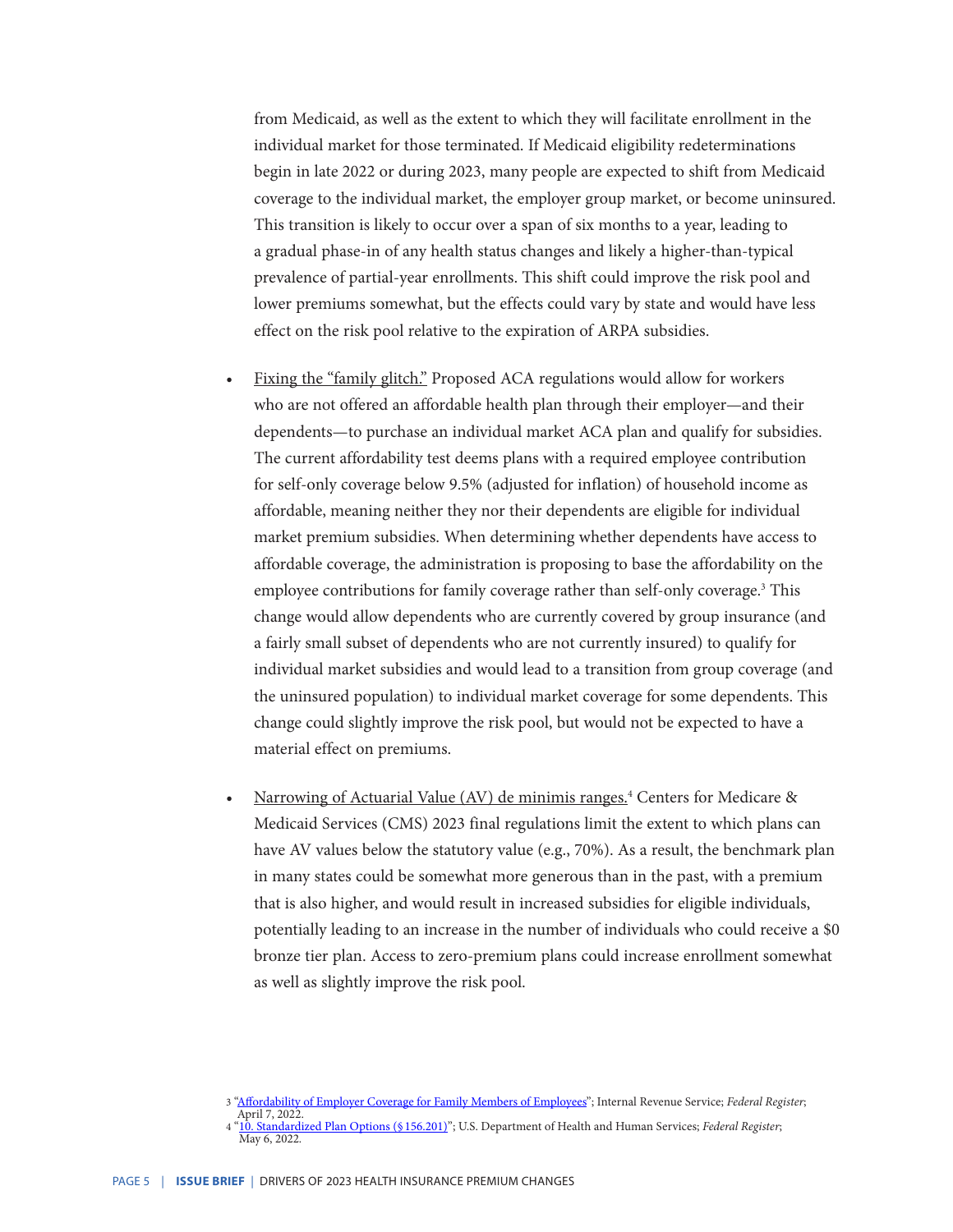Additional legislation being considered at both the state and federal level also has the potential to impact individual market enrollment and the risk pool. Such provisions include: extending the ARPA subsidies beyond 2022, small group affordability testing, closing the Medicaid coverage gap, and reinsurance programs. However, because initial rate filings are due by between early May and late July and final rates are filed beginning in August, it would be difficult for plans to incorporate any premium-related effects of such legislation if enacted into law, especially if enacted after final rates are due. Because of the increase in premiums that the expiration of ARPA enhanced premium subsidies would cause, as well as the possibility that the ARPA subsidies could be extended, some states are requesting two sets of rates or information on rate differentials for ARPA premium extensions. This practice would facilitate the use of rates appropriate to whether ARPA subsidies are extended. Nevertheless, many states are not asking for two sets of rates and if the ARPA extension occurs late in the year, it may be too late for carriers to revise rates.

### Changes in Risk Pool Composition—Small Group Market

Small businesses continue to be affected by a challenging hiring environment, which varies over time as the impacts of the pandemic evolve and change. Even after the expiration of the federal Pandemic Unemployment Assistance (PUA), Pandemic Unemployment Compensation (PUC), and the Pandemic Emergency Unemployment Compensation, hiring difficulties persist. Those small employers that have seen the biggest declines in employment also tend to be those that are less likely to offer insurance, meaning the impacts of these challenges on small group health insurance enrollment, and therefore morbidity, may not be significant.

The new economic impact that small employers are challenged by is inflation. Inflation has increased to levels not seen since 1982.<sup>5</sup> Small business owners are finding it necessary to increase employees' wages and the prices they charge for their goods and services.<sup>6</sup> It remains to be seen whether employers will stop offering coverage, reduce levels of coverage, or decrease employer contributions to mitigate increases in their other business expenses. Any changes could vary by industry. If employers reduce their commitments to health coverage, both the small employers themselves and their employees (who may be subjected to higher employee contributions) that choose to stay in the fully insured ACA markets may do so because their plan population is of higherthan-average morbidity. Whereas small employers with healthier populations could opt

<sup>5</sup> ["Inflation surges 7.5% on an annual basis, even more than expected and highest since 1982"](https://www.cnbc.com/2022/02/10/january-2022-cpi-inflation-rises-7point5percent-over-the-past-year-even-more-than-expected.html); *CNBC*; Feb. 10, 2022. 6 ["Small Business Expectations for Better Business Conditions at Record, 48-year Low](https://www.nfib.com/surveys/small-business-economic-trends/)"; NFIB Research Foundation;

April 2022.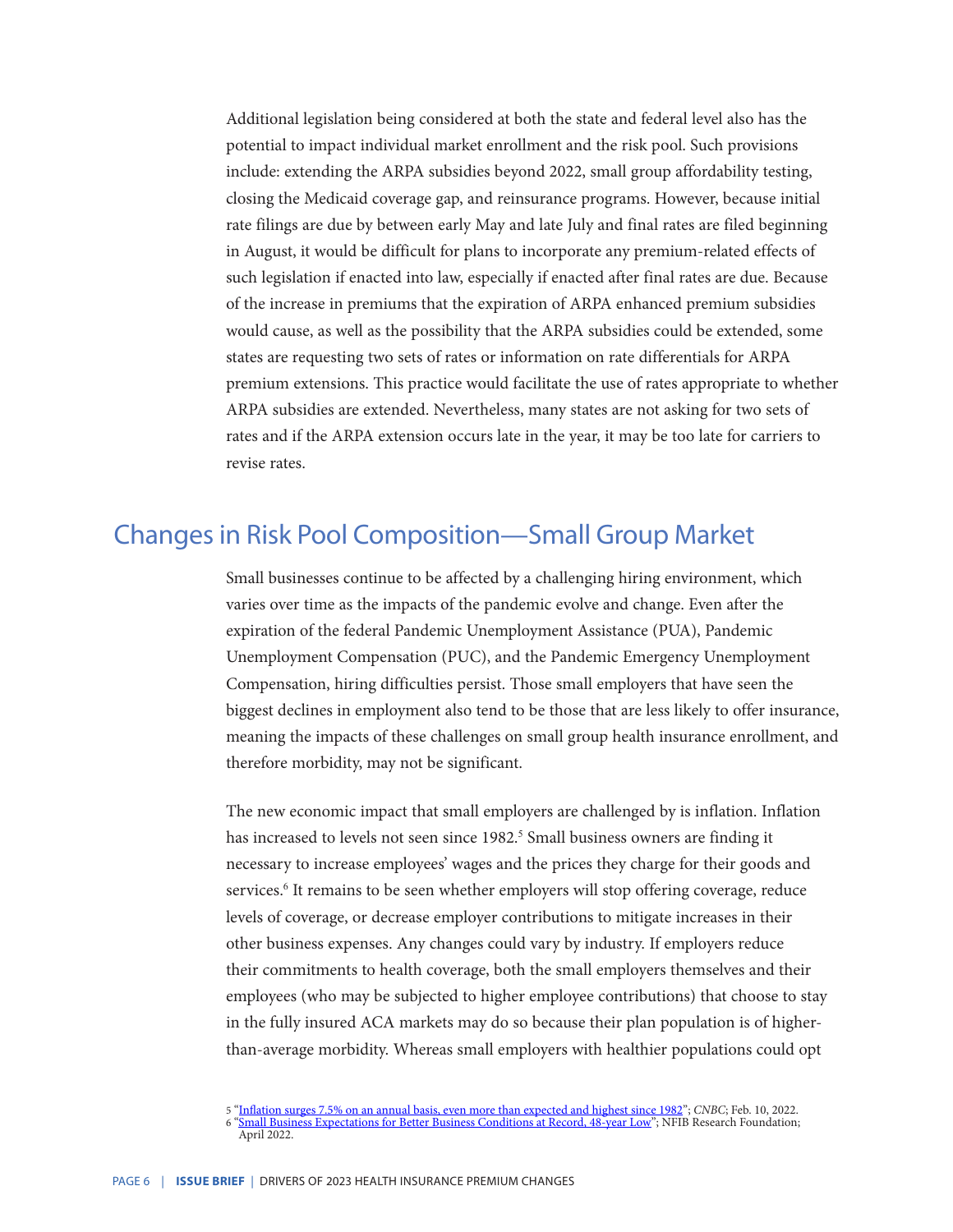to stop offering employer-based coverage or continue to move toward other alternative arrangements available to small groups (e.g., self-funded/level-funded plans, association health plans).

Small employers had been migrating toward alternative arrangements even before increases in inflation were observed.<sup>7</sup>The more that groups with lower-than-average morbidity leave the ACA fully insured small group market, the more there will be continued upward pressure on fully insured premium rates as that market becomes more concentrated with higher utilizers of health care services.

Ultimately, the impact on small group premiums will depend on each carrier's assessment of these moving pieces and how they are playing out in local markets.

### COVID-19 Treatments and Testing Costs

Beginning in January 2022, commercial health insurers were required to cover the costs of at-home COVID-19 tests for the duration of the PHE. Although the costs of such over-the-counter (OTC) tests had not been factored into 2022 premiums, the new rule has had limited effect for most carriers. Consumers may still be capitalizing on free tests provided by the federal government, whether at home or through public health operations. The availability of continued federal support for at-home tests may be limited in 2023, however, as the federal government has indicated that it is running out of available funding and prepaid therapeutics. In addition, there are signs that individuals increasingly desire to resume normal life activities and end the use of protective measures, including testing. In the first months of this year, the limited availability of OTC tests at pharmacies along with initial challenges with getting the program up and running reduced the costs borne by issuers. It is unclear which, if any, of these dynamics will influence OTC testing utilization and issuer costs in 2023.

As the pandemic moves on from the crisis of 2020 and 2021, treatment costs for COVID-19 are likely to fall more in line with other upper respiratory infections such as colds or the flu, especially for the fully vaccinated. With rising vaccination rates, commercial carriers should see an overall stabilization in costs. Recent variants seem to be more contagious than prior variants, $\delta$  though hospitalization rates and other severity indicators have generally fallen from high levels earlier in the pandemic. It is not clear how much of this is driven by higher rates of vaccination, natural immunity, and improved standards of care.

<sup>7</sup> ["Summary of Findings – 9805;](https://www.kff.org/report-section/ehbs-2021-summary-of-findings/)" *2021 Employer Health Benefits Survey*; Nov. 10, 2021.

<sup>8 &</sup>lt;u>["What You Need to Know About Variants](https://www.cdc.gov/coronavirus/2019-ncov/variants/about-variants.html?CDC_AA_refVal=https%3A%2F%2Fwww.cdc.gov%2Fcoronavirus%2F2019-ncov%2Fvariants%2Fvariant.html)</u>"; Centers for Disease Control and Prevention; April 26, 2022.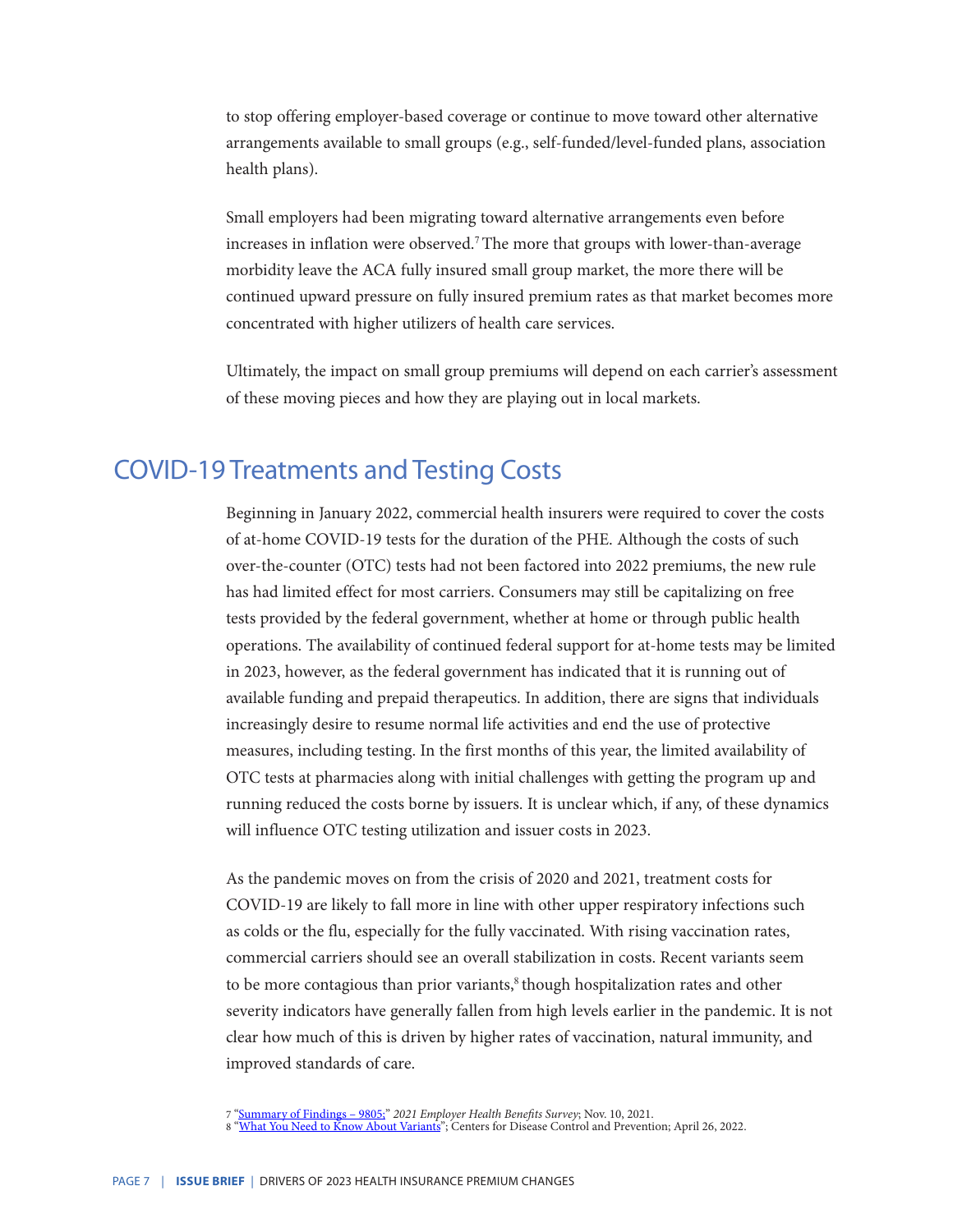In addition to testing supplies, the federal government has been procuring and funding vaccines and therapeutic treatments, such as monoclonal antibody treatments and oral antivirals. When government funding ceases, private carriers will be responsible for these vaccine and therapeutics. At this time, it is unclear when this transition will take place and how the procurement of these drugs will be transitioned to the private market, though current federal projections indicate that this transition could occur prior to 2023. Unlike many other provisions, the availability of federally funded therapeutics is not statutorily tied to the end of the PHE but rather is limited by available federal funds.

### Medical Loss Ratio (MLR) Impacts

In 2021, carriers paid out historically high MLR rebates due to the low incurred costs in plan year 2020. MLR rebates increased from \$769 million in 2020 to \$1.7 billion in 2021 in the individual market and from \$310 million to \$423 million in the small group market.<sup>9</sup> Although the 2021 plan year MLR data are not yet available, many carriers reported significant increases in claim costs due to COVID-19 and pent-up demand. The underwriting gain in commercial markets could significantly decrease in 2021, resulting in a much higher MLR and lower MLR rebates. As a result, carriers whose experience supports a larger rate increase are less likely to consider the impact of a projected MLR rebate for the 2021 and 2022 plan years.

# State-Based Considerations

Each state has its own unique circumstances, which may vary by market. Affordability in the individual market and the small group market remains a concern in many states, leading them to initiate their own mechanisms to reduce premium rate increases for populations of interest. These changes typically either affect provider reimbursement levels or focus on reinsurance for a portion of claims. If a state implements new initiatives intended to reduce premiums in 2023, the rate of premium growth would be reduced, and premium reductions may be realized. Carriers in these markets will monitor state actions in order to determine the effect that these changes may have on their specific book of business.

9 ["Data Note: 2021 Medical Loss Ratio Rebates"](https://www.kff.org/private-insurance/issue-brief/data-note-2021-medical-loss-ratio-rebates/); Kaiser Family Foundation; April 12, 2021.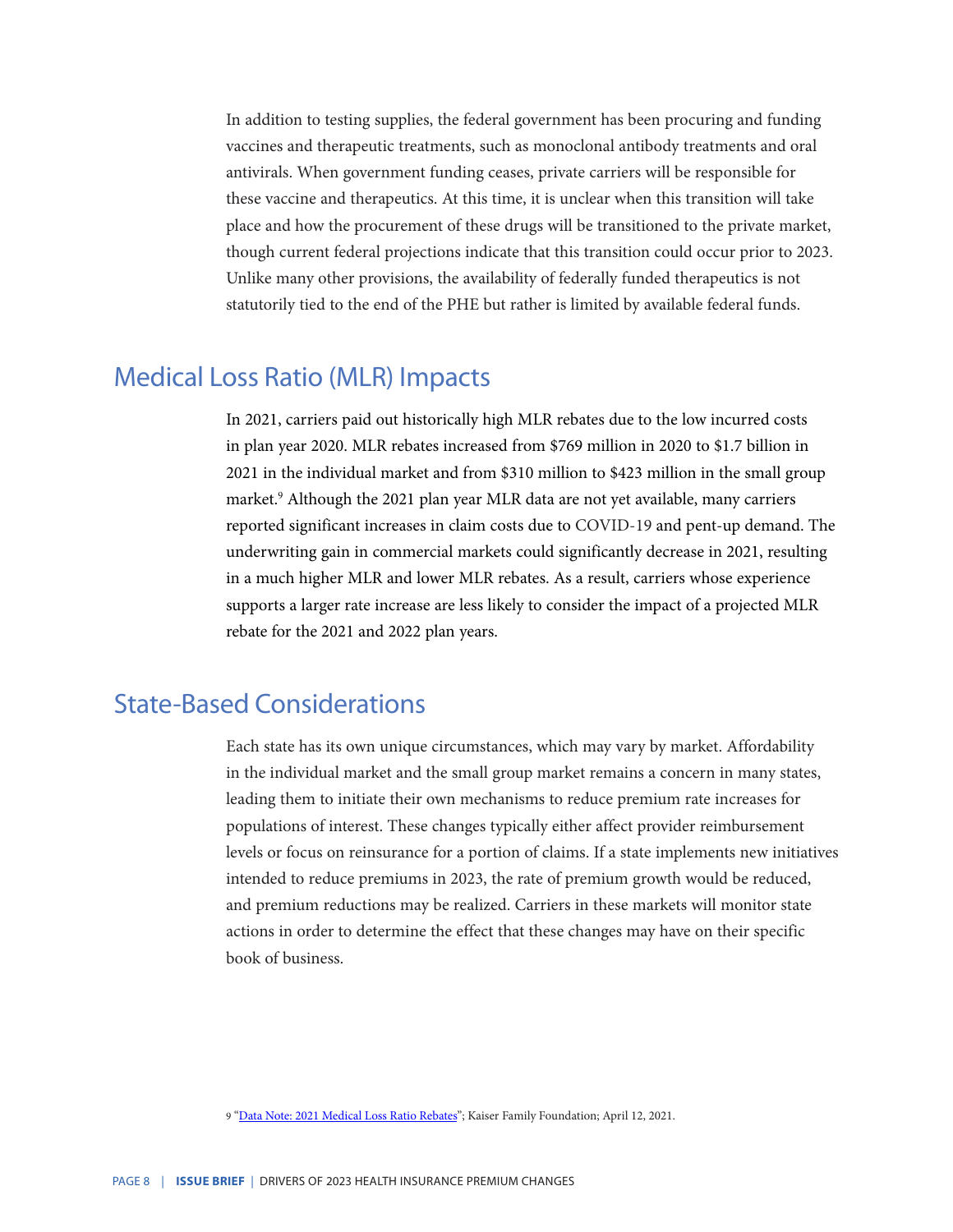In those states that implemented premium reduction mechanisms in past years, premium increases may have been lower than normal in 2021 and 2022. However, the return of more normal health care cost increases as the pandemic fades in influence and as these mechanisms mature is likely to result in a return to normal premium rate increases for 2023. For example, state section 1332 reinsurance waivers typically reduce premiums in the initial year with some variability in increases in year two. Thereafter, premiums tend to increase at a rate close to the national or regional increases, which are largely driven by health cost inflation. In other words, although reinsurance can result in premiums lower than they would be otherwise, beyond the first year of the reinsurance program the rate of premium growth is less affected.

In the individual market, states that operate their own Exchange may also have unique considerations. These may include the nature and utilization of special enrollment periods in recent years as well as any changes in special enrollment periods in 2023. In addition, some states may have premium and cost-sharing subsidies on top of those available through the federal government. These state-based subsidies can have a meaningful influence on enrollment levels and plan selections and may be accompanied by additional rate filing and reporting requirements. Some states are also moving toward their own set of standardized plan designs and may have additional requirements for filing of non-standardized plan designs including limitations on actuarial value and whether plans may be offered on the Exchange.

#### Provider Practice Patterns and Reimbursement Rates

Telemedicine has taken off under the pandemic. While telemedicine was available prepandemic, its utilization was marginal in large part due to a patchwork of state regulatory approaches. During the pandemic, these state barriers have been significantly eased.<sup>10</sup> Three policies appear to be of note. First, a broader variety of providers have been permitted to use telemedicine, including nurses and mental health professionals. Second, members have been able to utilize telemedicine across state lines, increasing access to national telehealth networks. Third, providers and patients have had more flexibility with regard to the communications medium used for the telemedicine appointment, permitting members to use familiar services such as FaceTime, Skype, and Zoom, and potentially audio-only phone calls.

<sup>10 &</sup>quot;[Executive Summary: Tracking Telehealth Changes State-by-State in Response to COVID-19](https://www.jdsupra.com/legalnews/executive-summary-tracking-telehealth-6557454/)"; Manatt, Phelps & Phillips, LLP; April 2022.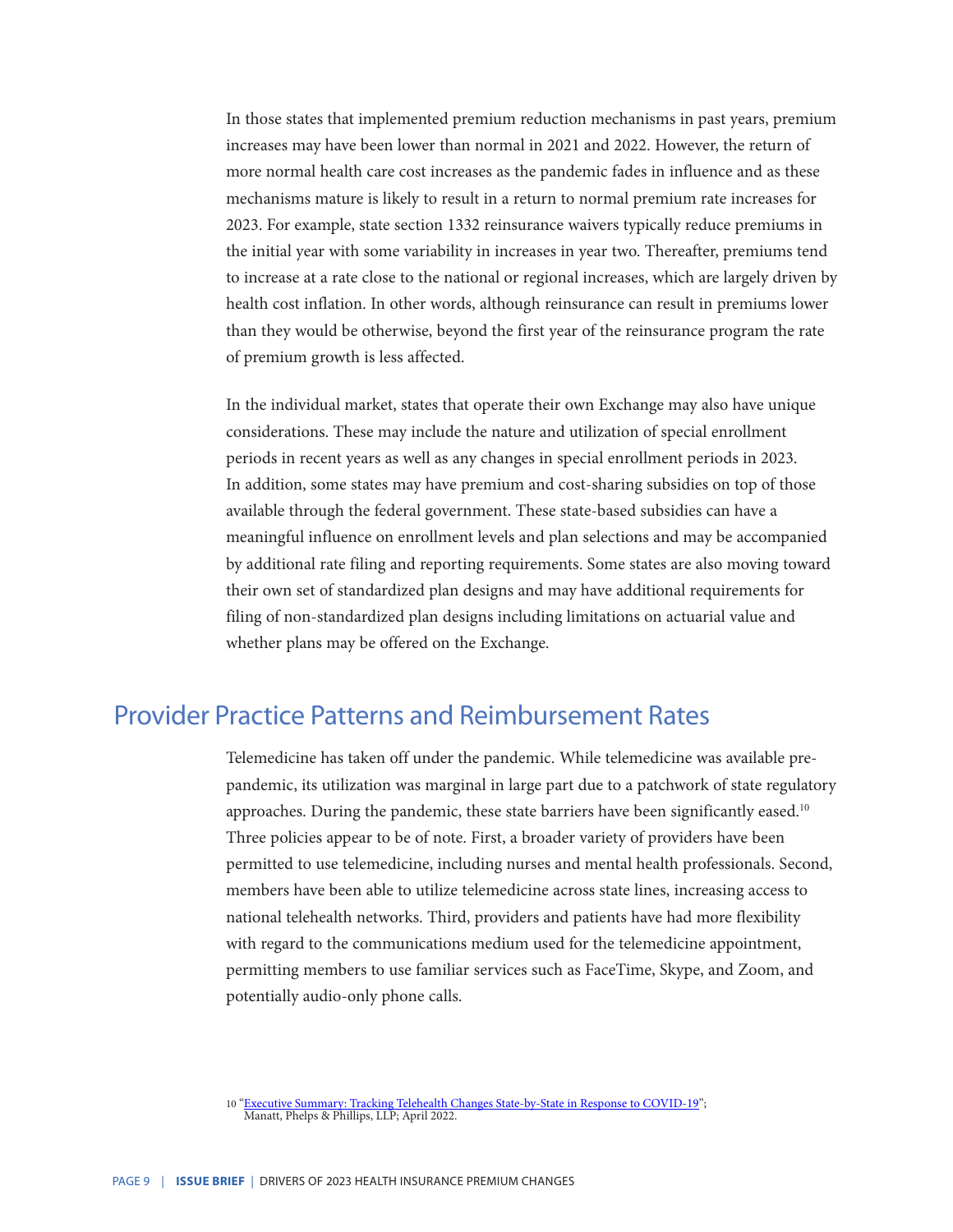Telemedicine seems to be much more convenient for the patient and could stay at an elevated level, though this may depend on state actions to extend some of the pandemic flexibilities beyond the end of applicable emergency periods. At this point, it is unclear whether increased telemedicine utilization would reduce utilization of more traditional services in a non-pandemic-influenced health care ecosystem or would increase spending overall. As a result, the overall influence and direction of increased telehealth services on overall health spending remains uncertain.

Higher inflation is likely to drive increases in all types of reimbursements. Provider contract rates tend to lag general inflation, as rates are typically set in advance and may cover a multiyear period. Many hospital contracts between carriers and hospital systems have already been negotiated for 2023 and these likely do not reflect the significant inflation of the past year. These established rates are unlikely to change unless inflation is significantly higher than anticipated, increasing labor costs in a way that threatens provider financial viability. While the drivers of recent inflation do not directly influence health care, they do affect the health care supply chain and will likely be reflected in higher labor costs as employees seek to maintain standards of living in a higher-cost environment. The effect of inflation will likely be meaningfully reflected in contract rates that take effect in late 2022 and early on in 2023 as prospective contracting catches up with labor costs. As of publication, inflation remains high, which may result in higher rates of health cost increases in following years for multiyear contracts.

The current nursing staffing shortage may also influence private market payment rate increases. Competition for nurses, including traveling nurses used to meet increased demand, has led to increases in nursing salaries.<sup>11</sup> Hospital contracted rates are likely to increase significantly due to the resulting increase in hospital costs. This dynamic may be present to a smaller degree in other segments of the healthcare job market if the current tight job market continues to create pressure for higher salaries in order to retain workers.

Medicare reimbursement rates serve as the basis for many organizations' negotiations with providers. The ratio of private plan payment rates to Medicare rates can change over time. If the changes in Medicare rates are not keeping up with provider costs in the market, providers may further increase their negotiated reimbursements with private payers above those that, in general, are already substantially in excess of Medicare allowable reimbursements. For instance, inflation adjustments for Medicare payments tend to lag costs due to the long lead time necessary to establish rates. This (and other changes to Medicare payments) can create timing issues, which reduces the correlation

<sup>11</sup> "[Rising cost of traveling nurses having ripple effect on area hospitals](https://www.11alive.com/article/news/health/coronavirus/travel-nurses-hospitals-rising-costs/85-1fcdbc1a-0050-4e17-ba40-c4293a0ef84c)"; *11alive.com*; Feb. 21, 2022; "[Nurse Salaries Rise as Demand for Their Services Soars During Covid-19 Pandemic"](https://www.wsj.com/articles/nurse-salaries-rise-as-demand-for-their-services-soars-during-covid-19-pandemic-11637145000?mod=article_inline); *The Wall Street Journal*; Nov. 22, 2021.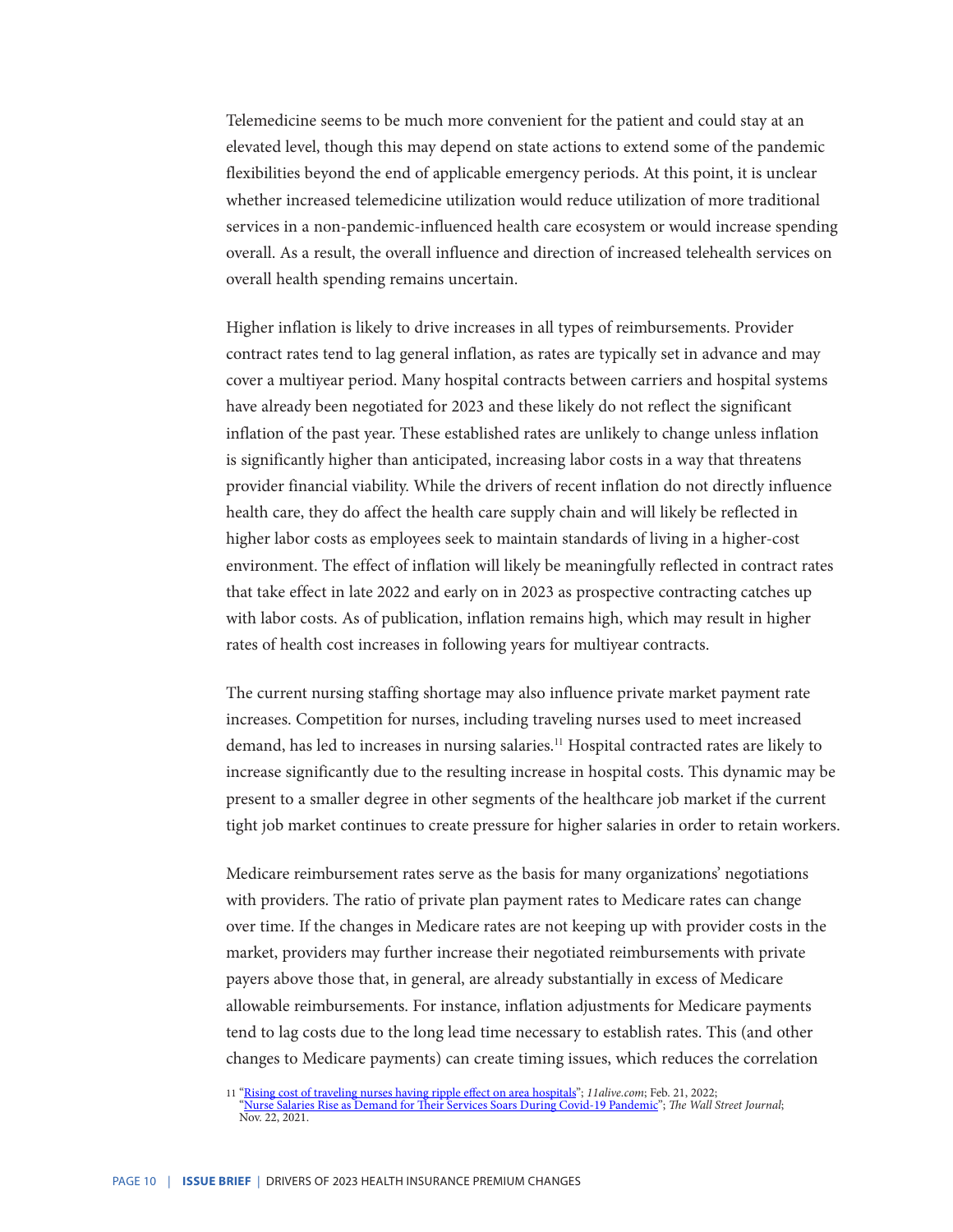between Medicare payment rates and private market costs. It is likely that current changes in costs may have some directional impact on provider reimbursement rates, even when negotiated relative to Medicare. CMS produces projections of national health expenditures, and recently produced updated projections for 2021 through 2030 suggesting that the cost of private coverage will increase by about 7.4% over 2022. This increase is over twice the projected increase in Medicare per capita spending.

Mental health utilization has increased significantly since the start of the COVID-19 pandemic, increasing from about 4% of outpatient visits in 2019 to about 8% of outpatient visits in 2021. Increased utilization has been at least partly driven by significantly higher rates of mental health services provided via telehealth relative to other medical services.<sup>12</sup> Increased demand is at least partly due to increased mental health needs arising from COVID-19's broad changes to the economy and social patterns. Availability of services continues to be a challenge, and carriers will consider the competing influences of increased demand, limited supply, the evolution of telehealth regulation, and the ever-evolving influence of the pandemic as they estimate mental health utilization and cost in 2023.

#### Summary

Rate setting in the ACA-compliant individual and small group markets is complex, and pricing actuaries are considering a wide range of factors when determining rate levels. How 2023 premiums will differ from those in 2022 depends on many factors. When developing 2023 health insurance rates, carriers are likely to project claims under multiple scenarios due to the uncertainty regarding COVID-19 as we move out of the pandemic phase and into a phase where costs may be more predictable. However, there is still uncertainly as to whether current vaccines will be effective against new variants and whether new variants will cause a resumption of increased costs and more serious complications.

Actuaries will also consider the expected changes to the 2023 individual and small group risk pools due to regulatory and legislative actions regarding incentives to obtain and retain medical coverage and the expected impact of the end of the PHE. Specific to the individual market risk pool, the major driver leading to higher premiums is the expiration of the ARPA premium subsidies, which will likely cause a decline in enrollment and a worsening of the risk pool. The expected resumption of Medicaid

<sup>12 &</sup>quot;[Telehealth Has Played an Outsized Role Meeting Mental Health Needs During the COVID-19 Pandemic"](https://www.kff.org/coronavirus-covid-19/issue-brief/telehealth-has-played-an-outsized-role-meeting-mental-health-needs-during-the-covid-19-pandemic/); Kaiser Family Foundation; March 15, 2022.